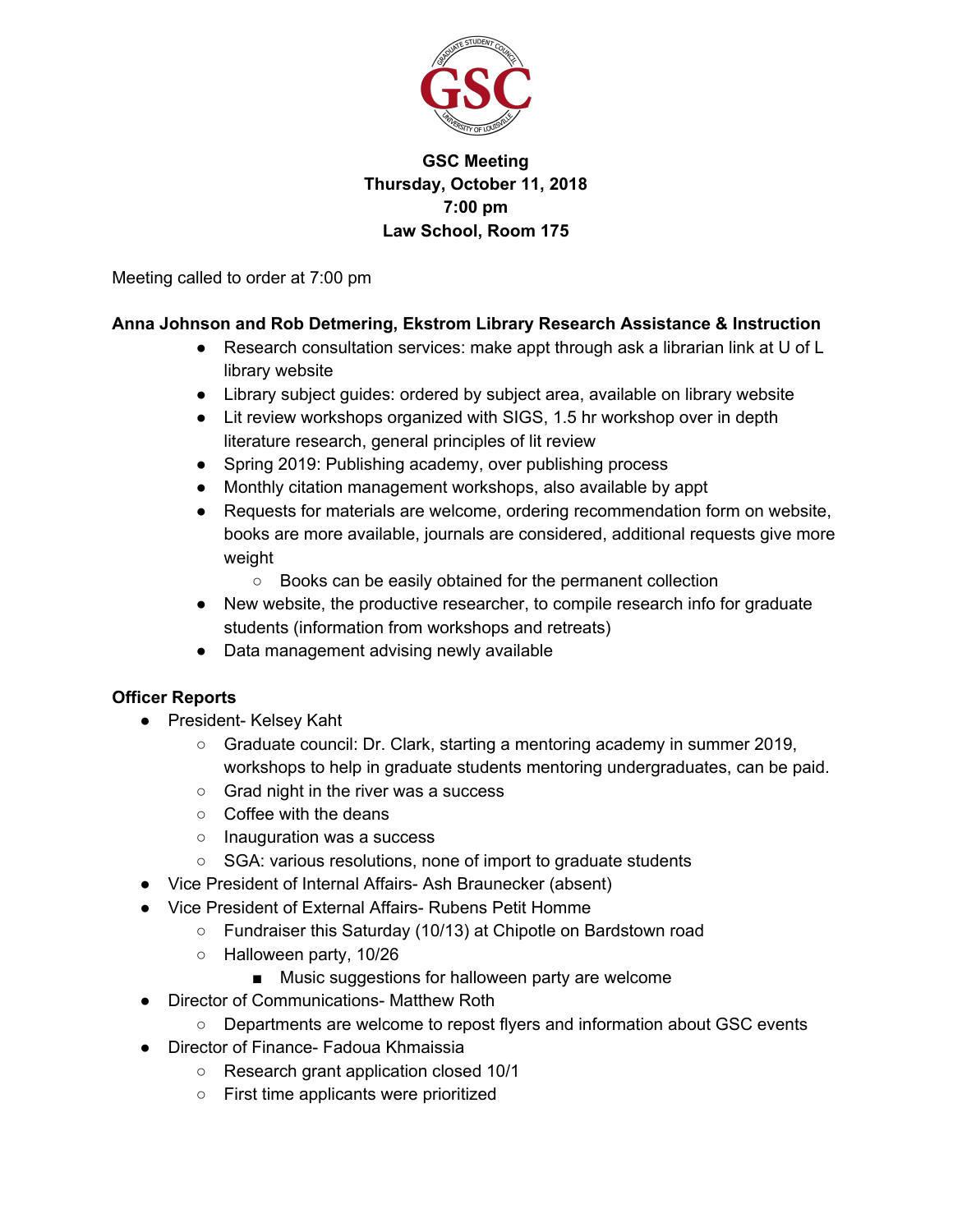

- 30% of budget remains for spring semester research grants
- 12 people funded
- Director of Travel- Drew Skidmore
	- 11/26 opening travel applications for spring travel

#### **New Business**

- Approval of Minutes from the Meeting on September 13, 2018
	- Motion approved unanimously
- Update about Research Conference Dates
	- Moved to Feb 27/28 due to lack of space on HSC
- Discussion and Vote on GSC Constitutional Changes
	- Primary changes to officer titles and responsibility
		- President
		- VP (formerly internal VP), helps with agenda and minutes
		- Director of special programs
			- Social events, halloween party
		- Director of special development
			- Academic events, research conference
	- Research grants: \$500 per grant, not less than 30% of budget
	- Travel grants: max is \$350 for presenters, \$200 for non presenters
	- $\circ$  30 days to submit documentation, after 30 days post return, money can be reclaimed by travel director
	- Hand vote for email warning vs no warning: the email wins majority
	- Money to be revoked 30 days post return date
	- Research VS Travel grants for data collection: tabled for next meeting after discussion with SIGS deans
- **Discussion and Vote on GSC Elections** 
	- Decision on private VS SGA run elections
		- Hand vote to run our own elections
			- Ayes have it
- Input on Student Government Association 2025 Plan
	- Concern about performance based funding, what is it?
	- What is the formalized process for evaluating professors?
	- On campus, university managed apartments for families
	- Improvement of online portals and distance learning infrastructure
	- Increased research funding for our budget
- Input on Midterm Grade Reports for Graduate Students
	- Concern over lack of assignments in graduate classes
	- MPH thinks that it would benefit their students
	- Many courses have no grades until the end of the semester, it challenging and could be spread out more over the semester